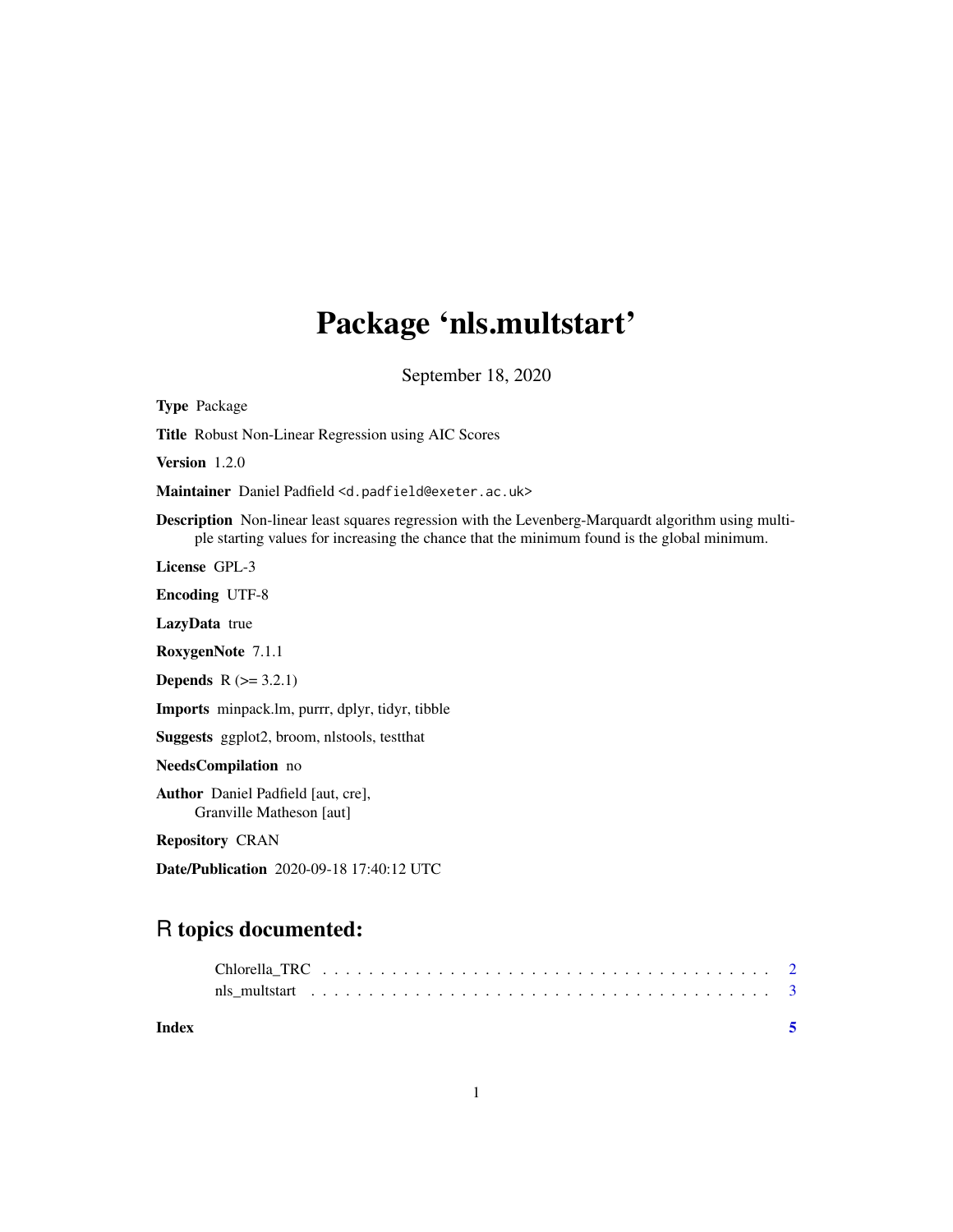## Description

A dataset containing example data of rates of photosynthesis and respiration of the phytoplankton Chlorella vulgaris. Instantaneous rates of metabolism were made across a range of assay temperatures to incorporate the entire thermal response of the populations. The dataset is the cleaned version so some datapoints have been omitted.

### Usage

data("Chlorella\_TRC")

# Format

A data frame with 649 rows and 7 variables:

curve\_id a unique value for each separate curve

- **growth.temp** the growth temperature that the culture was maintained at before measurements were taken (degrees centigrade)
- process whether the cultures had been kept for a long time at their growth temperature (adaptation/~100 generations) or a short time (a measure of acclimation/~10 generations)

flux whether the curve depicts respiration or gross photosynthesis

temp the assay temperature at which the metabolic rate was measured (degrees centigrade)

K the assay temperature in degrees Kelvin

ln.rate the metabolic rate measured (micro mol O2 micro gram C-1 hr-1)

## Source

Daniel Padfield

#### References

Padfield, D., Yvon-durocher, G., Buckling, A., Jennings, S. & Yvon-durocher, G. (2015). Rapid evolution of metabolic traits explains thermal adaptation in phytoplankton, Ecology Letters, 19, 133-142.

## Examples

```
data("Chlorella_TRC")
library(ggplot2)
ggplot(Chlorella_TRC) +
geom_point(aes(temp, ln.rate, col = process)) +
 facet_wrap(~ growth.temp + flux)
```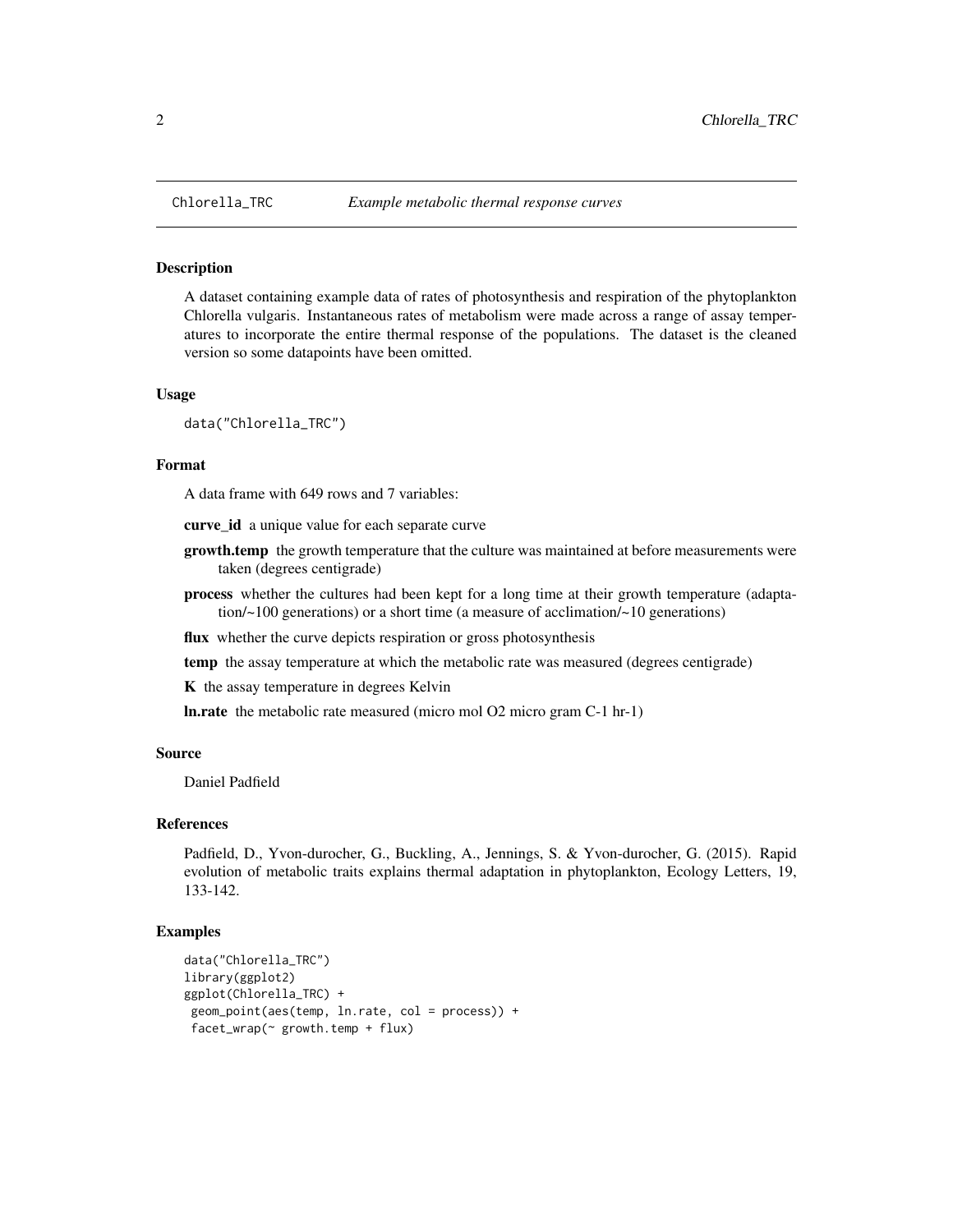# <span id="page-2-0"></span>Description

Finds the best estimated model using non-linear least squares regression using nlsLM(). The best fit is determined using AIC scores.

# Arguments

| formula           | a non-linear model formula, with the response on the left of $a \sim$ operator and an<br>expression involving parameters on the right.                                                                                                                                                                                                                                                                                                                                                                                                                                                                                                                         |
|-------------------|----------------------------------------------------------------------------------------------------------------------------------------------------------------------------------------------------------------------------------------------------------------------------------------------------------------------------------------------------------------------------------------------------------------------------------------------------------------------------------------------------------------------------------------------------------------------------------------------------------------------------------------------------------------|
| data              | (optional) data.frame, list or environment in which to evaluate the variables in<br>formula and modelweights.                                                                                                                                                                                                                                                                                                                                                                                                                                                                                                                                                  |
| iter              | number of combinations of starting parameters which will be tried. If a single<br>value is provided, then a shotgun/random-search approach will be used to sam-<br>ple starting parameters from a uniform distribution within the starting parameter<br>bounds. If a vector of the same length as the number of parameters is provided,<br>then a gridstart approach will be used to define each combination of that number<br>of equally spaced intervals across each of the starting parameter bounds respec-<br>tively. Thus, $c(5,5,5)$ for three fitted parameters yields 125 model fits. Supplying<br>a vector for iter will override convergence_count. |
| start_lower       | lower boundaries for the start parameters. If missing, this will default to -1e+10.                                                                                                                                                                                                                                                                                                                                                                                                                                                                                                                                                                            |
| start_upper       | upper boundaries for the start parameters. If missing, this will default to $1e+10$ .                                                                                                                                                                                                                                                                                                                                                                                                                                                                                                                                                                          |
| supp_errors       | if supp_errors = $'Y'$ , then warning messages will be suppressed and no error<br>messages from nlsLM will be shown, reducing the number of error messages<br>printed while the model attempts to converge using poor starting parameters.<br>We advise to only use supp_errors = $'Y'$ when confident in the bounds of your<br>starting parameters.                                                                                                                                                                                                                                                                                                           |
| convergence_count |                                                                                                                                                                                                                                                                                                                                                                                                                                                                                                                                                                                                                                                                |
|                   | The number of counts that the winning model should be undefeated for before<br>it is declared the winner. This argument defaults to 100. If specified as FALSE,<br>then all of the iterations will be fitted, and the best model selected. Note that<br>convergence_count can only be used with a shotgun/random-search approach,<br>and not with a gridstart approach. This argument will be ignored if a gridstart<br>approach is specified by a vector input for iter.                                                                                                                                                                                      |
| control           | specific control can be specified using nls. lm. control.                                                                                                                                                                                                                                                                                                                                                                                                                                                                                                                                                                                                      |
| modelweights      | Optional model weights for the nls. If data is specified, then this argument<br>should be the name of the numeric weights vector within the data object.                                                                                                                                                                                                                                                                                                                                                                                                                                                                                                       |
| $\cdots$          | Extra arguments to pass to nlsLM if necessary.                                                                                                                                                                                                                                                                                                                                                                                                                                                                                                                                                                                                                 |
|                   |                                                                                                                                                                                                                                                                                                                                                                                                                                                                                                                                                                                                                                                                |

# Value

returns a nls object of the best estimated model fit.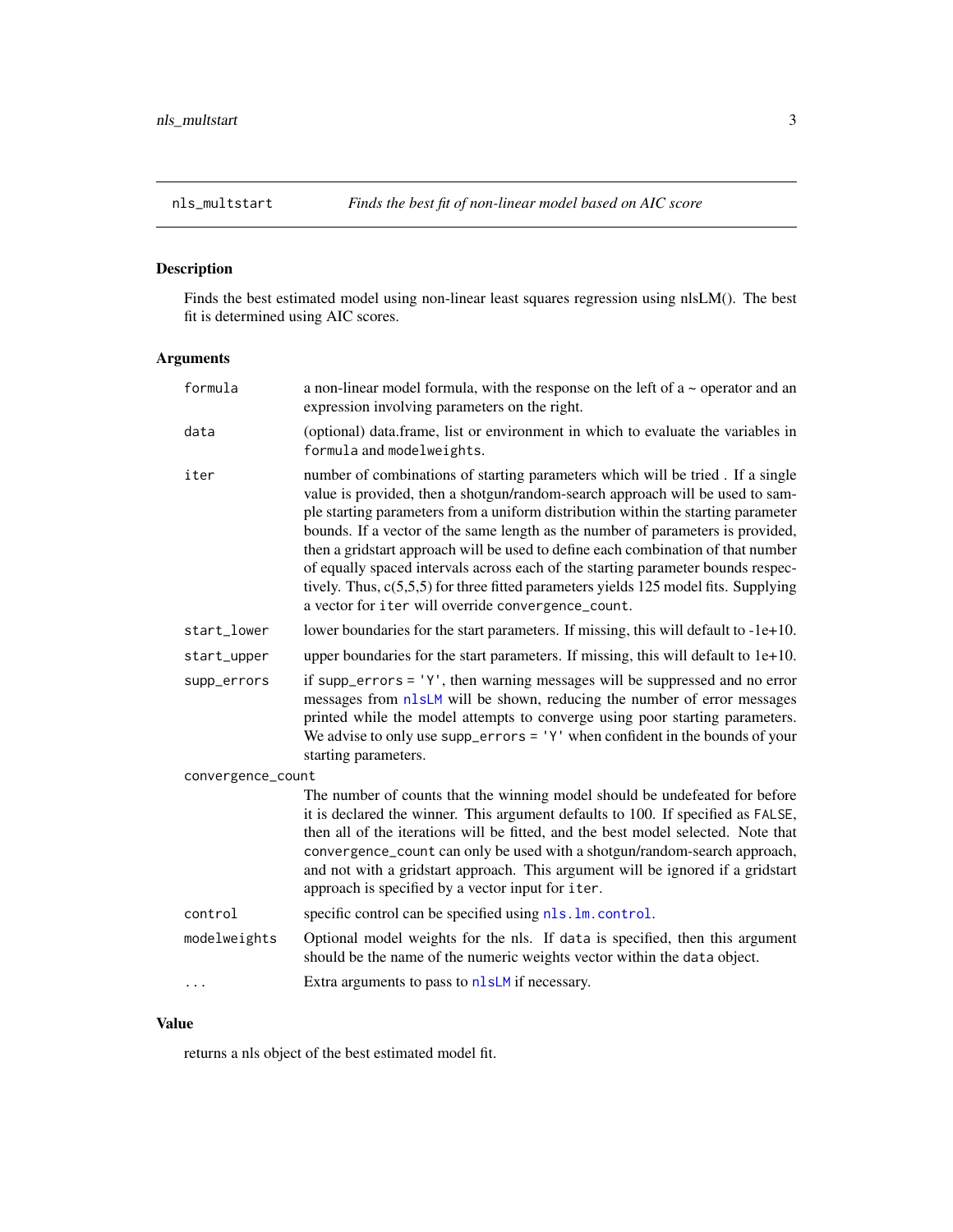### <span id="page-3-0"></span>Note

Useful additional arguments for  $nlsLM$  include: na.action = na.omit, lower/upper = c() where these represent upper and lower boundaries for parameter estimates.

# Author(s)

Daniel Padfield Granville Matheson

# See Also

[nlsLM](#page-0-0) for details on additional arguments to pass to the nlsLM function.

### Examples

```
# load in data
data("Chlorella_TRC")
Chlorella_TRC_test <- Chlorella_TRC[Chlorella_TRC$curve_id == 1,]
# run nls_multstart()
# define the Sharpe-Schoolfield equation
schoolfield_high <- function(lnc, E, Eh, Th, temp, Tc) {
Tc <- 273.15 + Tc
k <- 8.62e-5
boltzmann.term <- lnc + log(exp(E/k*(1/Tc - 1/temp)))
incitivation.term < -log(1/(1 + exp(Eh/k*(1/Th - 1/temp))))return(boltzmann.term + inactivation.term)
}
fits <- nls_multstart(ln.rate ~ schoolfield_high(lnc, E, Eh, Th, temp = K, Tc = 20),
               data = Chlorella_TRC_test,
               iter = 500,
                start_lower = c(lnc=-10, E=0.1, Eh=0.5, Th=285),
                start_upper = c(lnc=10, E=2, Eh=5, Th=330),
                lower = c(1nc=-10, E=0, Eh=0, Th=0),supp_errors = 'Y')
```